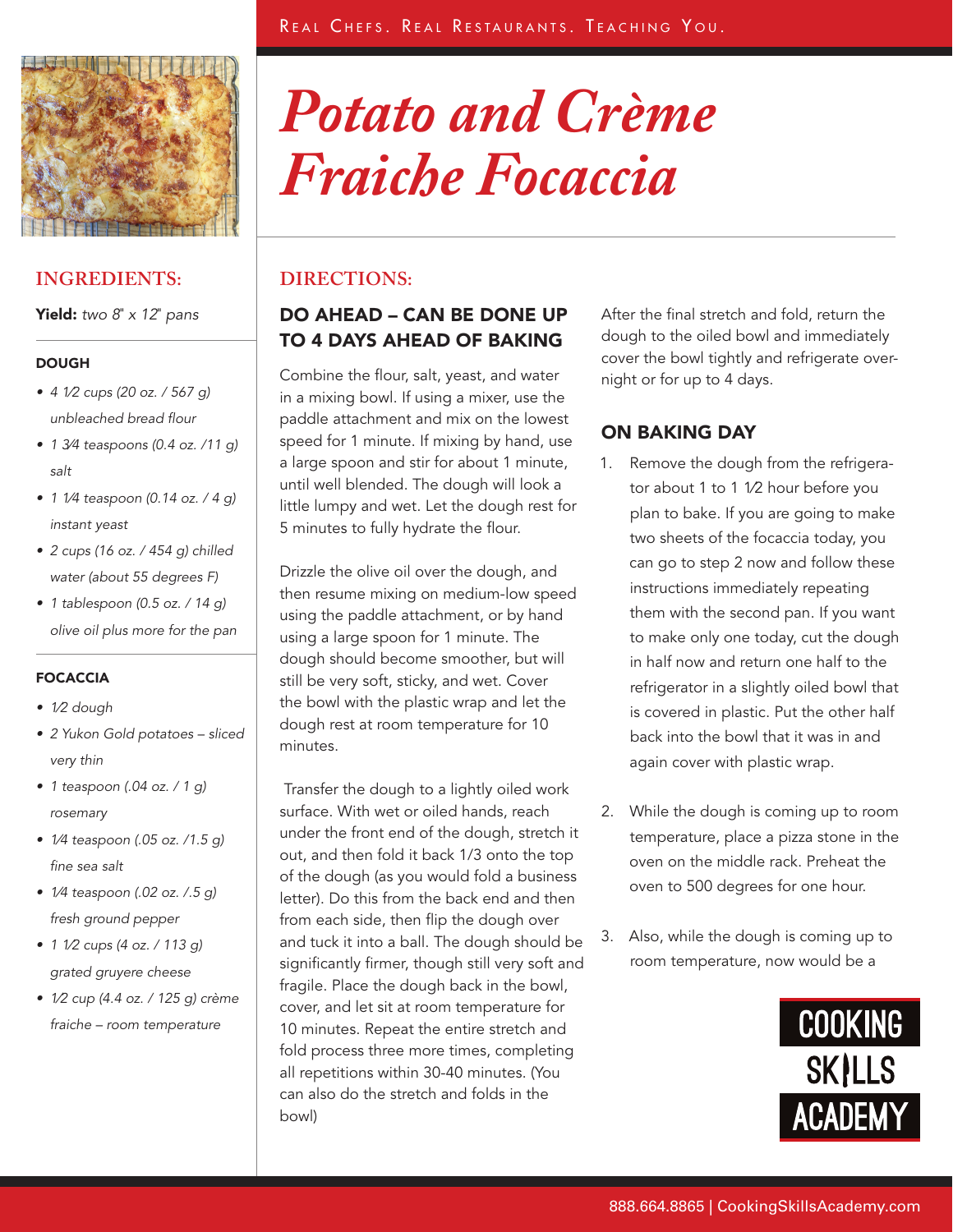

## **INGREDIENTS: DIRECTIONS:**

Yield: *two 8*" *x 12*" *pans*

#### **DOUGH**

- • *4 1⁄2 cups (20 oz. / 567 g) unbleached bread flour*
- • *1 3⁄4 teaspoons (0.4 oz. /11 g) salt*
- • *1 1⁄4 teaspoon (0.14 oz. / 4 g) instant yeast*
- • *2 cups (16 oz. / 454 g) chilled water (about 55 degrees F)*
- • *1 tablespoon (0.5 oz. / 14 g) olive oil plus more for the pan*

### FOCACCIA

- • *1⁄2 dough*
- • *2 Yukon Gold potatoes sliced very thin*
- • *1 teaspoon (.04 oz. / 1 g) rosemary*
- • *1⁄4 teaspoon (.05 oz. /1.5 g) fine sea salt*
- • *1⁄4 teaspoon (.02 oz. /.5 g) fresh ground pepper*
- • *1 1⁄2 cups (4 oz. / 113 g) grated gruyere cheese*
- • *1⁄2 cup (4.4 oz. / 125 g) crème fraiche – room temperature*

# *Potato and Crème Fraiche Focaccia*

good time to prepare the potato topping. If you are making two sheets of focaccia today you will double the ingredients used in this step. Wash and completely dry 2 Yukon Gold potatoes. You do not have to peel these potatoes. Using a mandolin or food processor with a disk, slice the potatoes very thin. Put the sliced potatoes in a bowl and add approximately 1 tablespoon of olive oil, one teaspoon of finely chopped 6. rosemary, 1⁄4 teaspoon each of fresh ground pepper and fine sea salt. Mix the ingredients to cover the potatoes. Tightly cover the bowl with plastic wrap to prevent the potatoes from oxidizing.

- 4. After the dough has been out of the refrigerator and has reached room temperature, you are ready to sheet the dough. Place a piece of parchment paper in the bottom of an 8 inch by 12 inch sheet pan. The pan should have low side walls that are about 3⁄4 to 1 inch high. The parchment paper should completely cover the bottom of the pan.
- 5. If you have not already cut the dough in half in step 1, remove the dough from the bowl now and put it on a silicone mat or cutting board and cut the dough in half. Place one half of the

dough onto the middle of the sheet pan on top of the parchment paper. If you had already cut the dough in half in step one (it means you decided to bake only half of the dough today and returned one half to the refrigerator), just remove your dough from the bowl and place it in the center of the parchment paper covered pan.

- As you are pressing your fingers down into the dough, you should also start spreading the dough out onto the bottom of the pan. Continue this dimpling process until you have spread the dough over the entire bottom of the pan. You may find that you have to let the dough rest for five minutes before continuing the dimpling process if the dough starts to pull back as you are spreading it out. It is not uncommon to require two five minute rest periods to get the dough to cover the entire bottom of the pan.
- 7. Once the dough has spread to the entire bottom of the pan it is time to